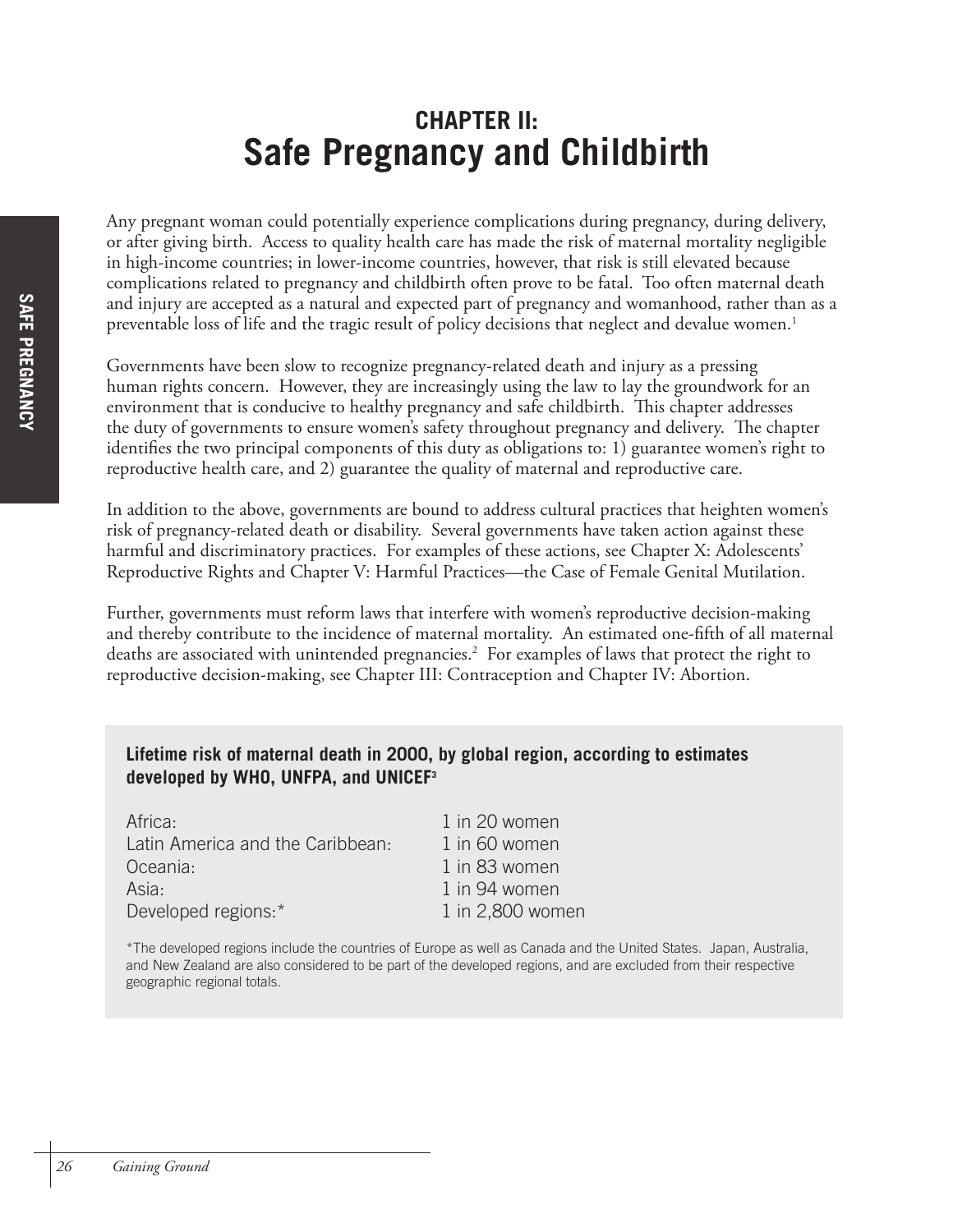# **HUMAN RIGHTS FRAMEWORK**

Women's right to safe pregnancy and childbirth is supported by several internationally recognized human rights. The **right to life** requires governments to foster the conditions necessary for life and survival. The vast majority of maternal deaths are preventable.<sup>4</sup> International guarantees of the right to life mean that governments must work proactively to safeguard their citizens from preventable losses of life, including preventable maternal death.

*For international legal foundations of the rights marked in bold, see Appendix B*

The **right to health** guarantees all persons the highest attainable standard of health. It requires governments to ensure access to health care, as well as to maintain conditions necessary for good health. In the context of pregnancy and childbirth, the right to health entitles women to the full range of reproductive health services during pregnancy, childbirth, and the postpartum period. The **right to enjoy the benefits of scientific progress** guarantees all women high-quality care that reflects current medical knowledge and practice.

The **right to freedom from discrimination** requires governments to provide access to healthcare services without discrimination on grounds such as sex, marital status, age, or socioeconomic background. Policies that require a woman to obtain the permission of her spouse before undergoing a medical procedure, laws that criminalize medical procedures that only women need, and requirements of parental authorization that disproportionately impact girls are all examples of discrimination against women.

The **right to reproductive self-determination** is tied to recognition of the concept of physical integrity, which is expressed in international treaties as the rights to liberty and security of the person. Autonomy in reproductive decision-making is also firmly grounded in the right to privacy, which allows individuals and couples to make fundamental decisions about their intimate lives without government interference. In addition, the global community has repeatedly acknowledged the right to decide freely and responsibly the number and spacing of one's children. In the context of maternal health, family planning permits women to space births in order to reduce risks associated with multiple, closely spaced pregnancies.

#### **These legal guarantees compel governments to:**

- **Guarantee women's right to reproductive health care in the law.** Legislation needs to be enacted that provides for adequate funding for the full range of reproductive health services. Low-income women should be protected from economic barriers to access to care. Laws should also ensure that all women have access to reproductive health information.
- **Guarantee high-quality maternal and reproductive care.** Clear regulations need to be devised for all health care personnel, and mechanisms developed for ensuring compliance with those regulations.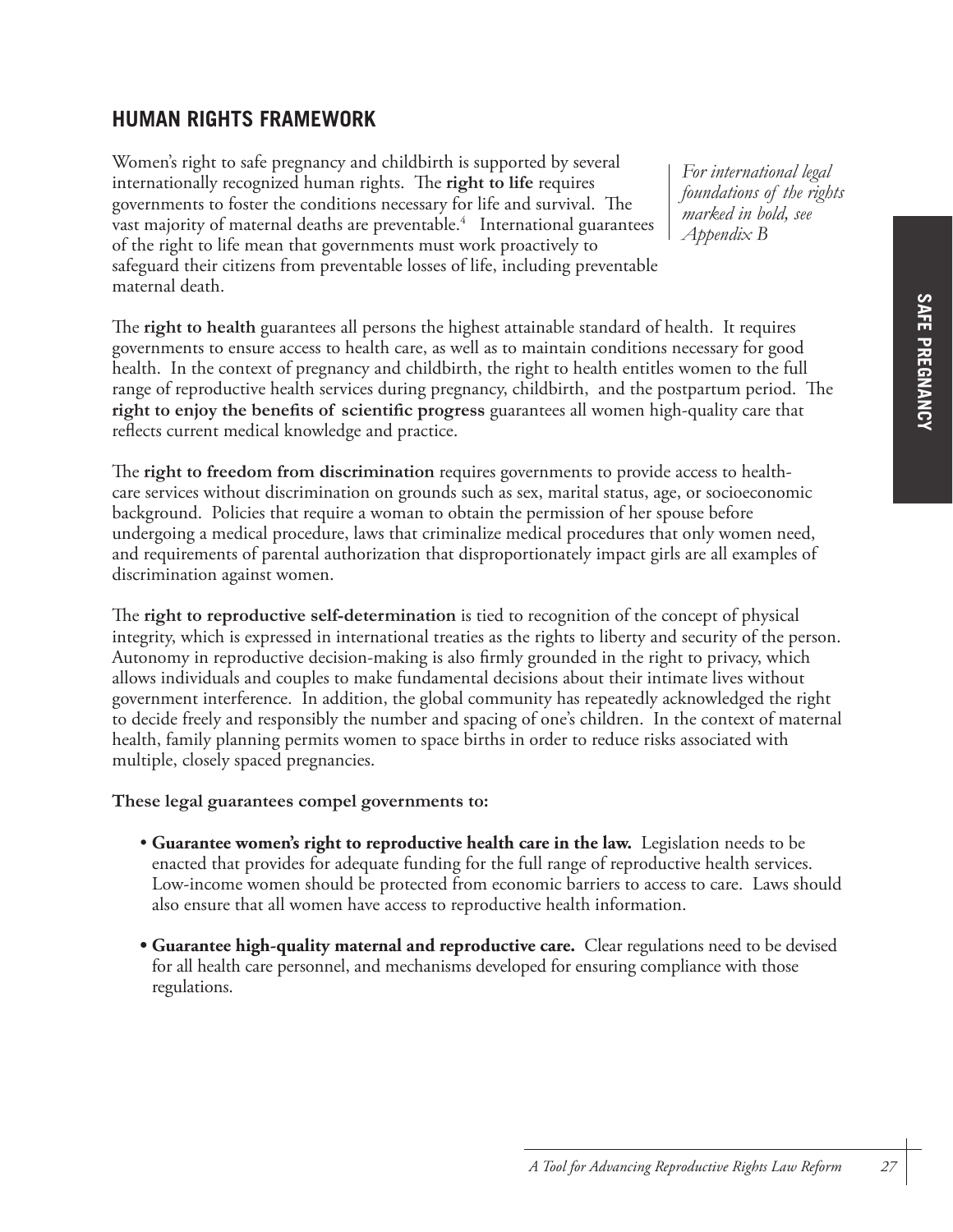### **Global Commitments to Reducing Maternal Mortality**

In 2000, when the international community adopted the Millennium Development Goals as a framework for measuring development progress, it made the reduction of maternal mortality a key priority. Millennium Development Goal 5 calls for the reduction of maternal mortality by three-quarters by 2015.<sup>5</sup> This emphasis on maternal survival echoed earlier statements adopted in Cairo and Beijing. For example, the International Conference on Population and Development Programme of Action adopted in 1994, which was reaffirmed at the Beijing Conference one year later, states the following:

**All countries, with the support of all sections of the international community, must expand the provision of maternal health services in the context of primary health care... The underlying causes of maternal morbidity and mortality should be identified, and attention should be given to the development of strategies to overcome them….6**

In a recent address to the UN General Assembly, the UN Special Rapporteur on the right to health said, "It is time to recognize that avoidable maternal mortality is a human rights problem on a massive scale."<sup>7</sup> The rapporteur advocates a policy strategy for addressing maternal mortality that is grounded in the right to health, expressing the view that such an approach is likely to be "equitable, inclusive, non-discriminatory, participatory and evidence-based."8

# **1. ACCESS TO HEALTH SERVICES NECESSARY FOR SAFE PREGNANCY AND CHILDBIRTH**

The right to health encompasses the right to health-care services, including the full range of reproductive health services. While governments often cite a lack of financial resources as an obstacle to ensuring access to reproductive health care, some low-income countries have made steps to prioritize access as a policy concern.

Broad legal and policy guarantees of reproductive health care—such as those adopted in **Mali**, described below—can be indications of a government's political commitment to improve the safety of pregnancy and childbirth. Where legislation calls for funding reproductive health care, as happened in **Bolivia** through the creation of a national insurance program for pregnant women, access to care during pregnancy and childbirth can be vastly improved. In **Bangladesh**, a policy aimed at reducing maternal mortality requires that services be expanded to reach all women.

### **A. Mali Targets Maternal Mortality**

*Mali has an extremely elevated maternal mortality ratio, estimated at 1,200 maternal deaths per 100,000 live births.9 The factors contributing to maternal mortality in Mali are many. They include a dearth of medical facilities and supplies, a shortage of health-care personnel, and inadequate health-care regulation and oversight. Maternal mortality is also tied to women's lack of power to make decisions regarding reproduction, which is due both to their low social and economic status and to their lack of access to basic reproductive health information.10*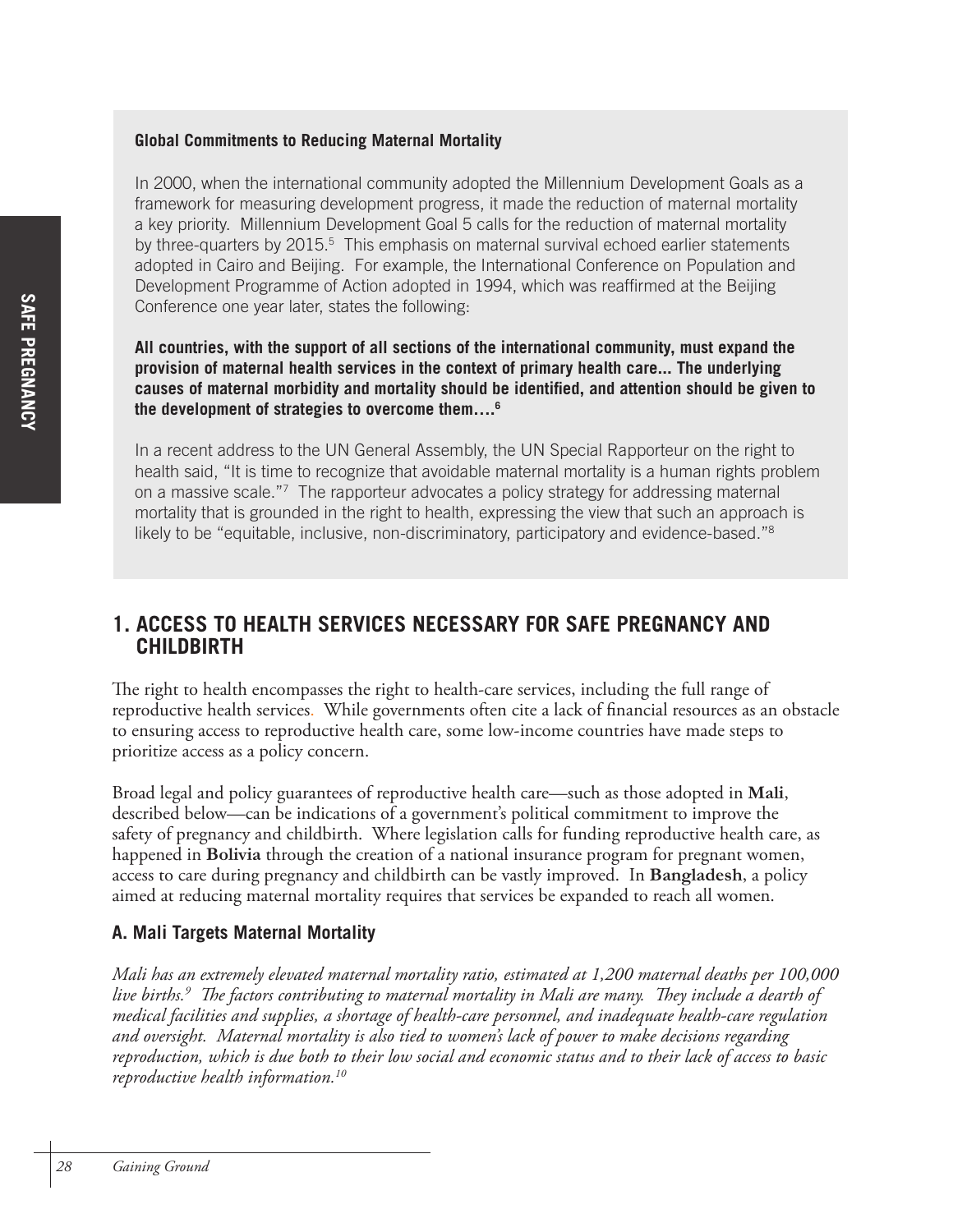## *Objective of the law*

Citing the needs of "vulnerable groups" such as women, children, and young adults, the law states that the aim of reproductive health care is to reduce maternal and child mortality and morbidity and promote the well-being of all individuals.12

# *Rights affirmed*

The law provides that every individual or couple has the right to reproductive health services that are of the best possible quality. In particular, it ensures the rights of women to health care during pregnancy and childbirth. 13 Couples and individuals have the right to freely decide the number of children they will have and the spacing between each child; the law also requires that couples have access to the information necessary for that purpose.<sup>14</sup>

## *Reproductive health care*

The law lists the components of reproductive health care, which include:

- services and activities related to family planning;
- information and counseling on sexuality and responsible parenthood;
- care for safe pregnancy and childbirth;
- services to promote infant survival;
- prevention and treatment of infertility and impotence;
- measures to prevent abortion and the provision of postabortion care;
- prevention and treatment of reproductive tract infections;
- treatment of genital disorders;
- treatment of complications of female genital mutilation;
- reproductive health care for older adults and young people; and
- treatment and prevention of sexually transmissible infections, including HIV/AIDS.<sup>15</sup>

# *Provisions on abortion and contraception*

The law affirms the legality of manufacturing, importing, selling, and publicizing approved contraceptive methods, while setting penalties for the sale and promotion of unapproved methods.<sup>16</sup> Also, if pregnancy could put the life of a married woman at risk, she is entitled to access to a permanent method of contraception by giving written consent to the procedure.<sup>17</sup> The law further declares that abortion is legal when a pregnant woman's life is in danger and in cases of rape and incest.<sup>18</sup> Provoking a woman to have an abortion, other than under circumstances where abortion is legal, is prohibited.19

# **B. Bolivia Adopts Universal Mother-Child Insurance**

*Bolivia's maternal mortality ratio of 420 maternal deaths per 100,000 live births is one of the highest in Latin America.20 The Andean nation is often cited, however, as a model for its efforts to improve maternal health.21 Since 1996, Bolivia has had a Maternal and Child National Insurance program, which requires every public health institution to provide free services for pregnant women and children under the age of five.22 In 2002, Bolivia expanded this program through the enactment of new legislation.*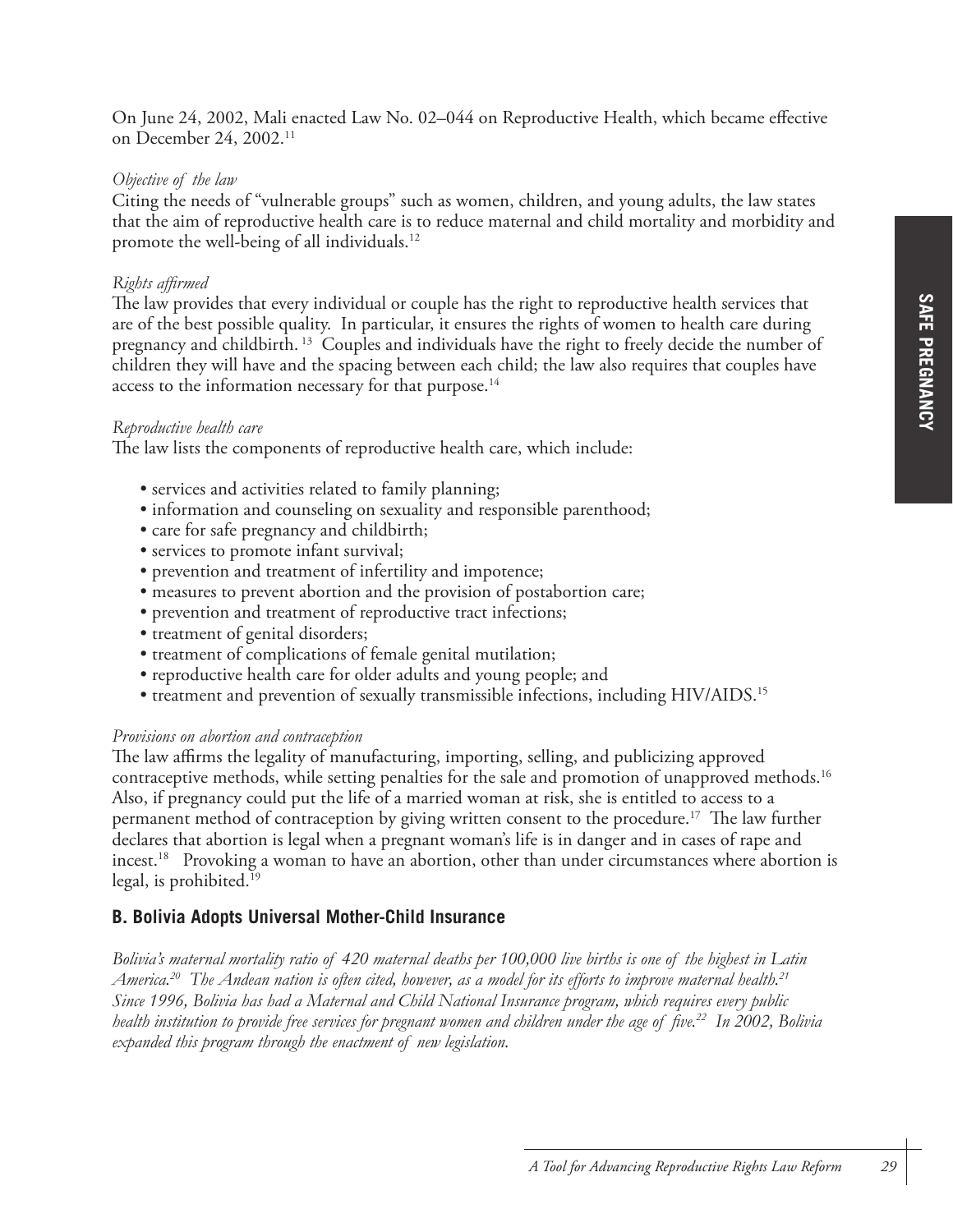On November 22, 2002, Bolivia adopted the Law on Universal Maternal and Child Insurance.<sup>23</sup> The law codifies a system of universal, comprehensive, and free insurance that entitles citizens to health care provided through the National Health System and the Short-Term Social Security System.

#### *Coverage*

Women are covered from the beginning of their pregnancy through the six-month period following childbirth. Children are covered from birth until the age of five. $24$ 

#### *Delivery of care*

Care is delivered by a network of health providers within primary, secondary, and tertiary health-care establishments throughout the country.25

#### *Regulation and oversight*

The Ministry of Health and Social Services regulates, coordinates, and controls the networks to ensure that services are provided.<sup>26</sup> A local health director is appointed in each municipality to oversee the implementation of the insurance scheme.<sup>27</sup>

#### *Funding*

The national treasury finances the total human resources costs needed to implement the law.<sup>28</sup> Financing for supplies, essential medicines, and non-personnel services come from the Popular Participation Fund, a fund that was created as part of the overall decentralization effort by the Bolivian government to shift responsibilities from the national government to local municipalities.<sup>29</sup> Where necessary, additional funds will come from the National Solidarity Fund.<sup>30</sup>

### **C. Bangladesh Continues Measures to Improve Maternal Health Care**

*Bangladesh has been cited as one of the countries with the largest number of maternal deaths worldwide.31 In numerous policy documents, Bangladesh has announced its goal of reducing maternal mortality. In support of this goal, the government formulated a Maternal Health Strategy in 2002. The strategy emphasizes several elements of maternal health care, including prenatal care, the use of skilled birth attendants, and emergency obstetric care.32*

The strategy focuses on the following elements:

- providing prenatal care to all women;
- phasing in an expansion of emergency obstetric care throughout the country;
- improving the accessibility of maternal health services;
- raising awareness of maternal health care through information campaigns targeted to family members and communities;
- conducting verbal autopsies and death reviews in large hospitals to improve the accountability of health-care providers; and
- intensifying behavior change communication activities.<sup>33</sup>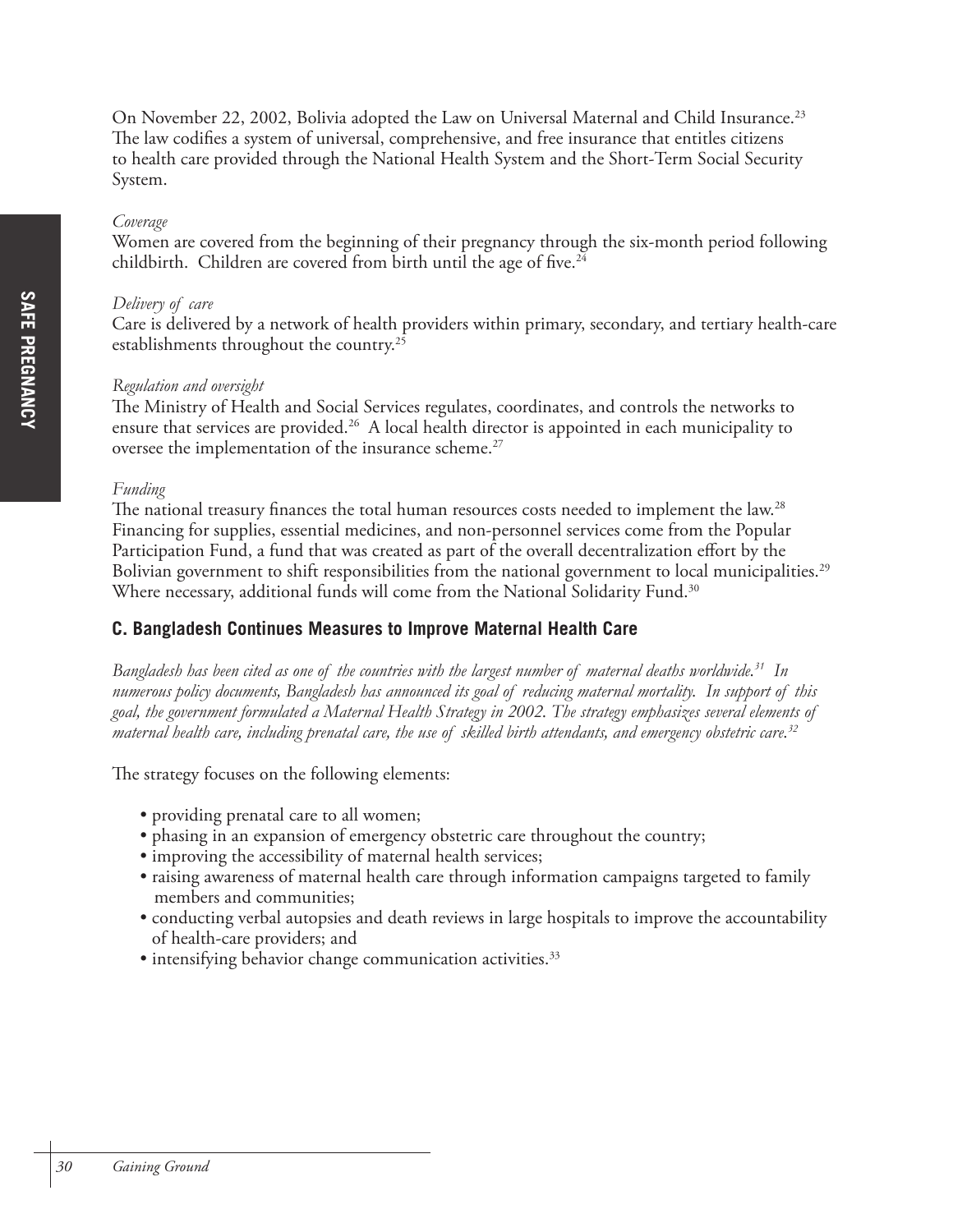### *Specific targets*

Target goals for 2006 were to increase the percentage of pregnant women who make three prenatal care visits to 60%, and to raise the percentage of deliveries assisted by skilled attendants to 35%.<sup>34</sup>

# **2. ENSURING QUALITY OF CARE**

According to the Economic, Social and Cultural Rights Committee, "health facilities, goods and services must ... be scientifically and medically appropriate and of good quality."<sup>35</sup> Governments have a duty to regulate the delivery of health-care services in order to ensure their quality, as **Argentina** has sought to do in the area of reproductive health. A challenge for governments is to ensure that such regulations are uniformly applied, with ample mechanisms for the supervision of facilities and providers.

### **A. Argentina Issues Regulations for Maternal Health Services**

*In Argentina, data from the Ministry of Health indicate that the maternal mortality ratio was 43 maternal deaths per 100,000 live births in 2001, the most recent year for which data are available.36 In 2003, the government took steps to improve the quality of maternal health care. The government developed regulations in consultation with academics, medical associations, and international organizations such as the World Health Organization (WHO) and the United Nations Children's Fund.37*

In May 2003, the Ministry of Health issued Resolution No. 348/2003, which approved regulations for the provision of maternity services under the National Program to Guarantee the Quality of Medical Care.<sup>38</sup>

### *Recognition of women's rights*

The resolution emphasizes the important role that institutions play in providing necessary care to mothers and children. The regulations are in line with WHO's principles of perinatal care, which stress that appropriate care takes into account women's choices and respects their privacy, dignity, and confidentiality.39

### *Guidelines for service delivery*

The regulations establish guidelines to improve the organization and delivery of maternity services; these services encompass maternal care during pregnancy, childbirth, and the puerperium, as well as newborn care. The resolution includes provisions detailing the type of care, services, and equipment that should be made available.<sup>40</sup>

### *Key components of maternal health care*

The resolution considers the following to be essential elements of care:

- regular gynecologic examinations;
- early pregnancy detection;
- identification of potential prenatal problems related to the mother's health and nutrition status; and
- routine risk assessments for pregnancy and childbirth.<sup>41</sup>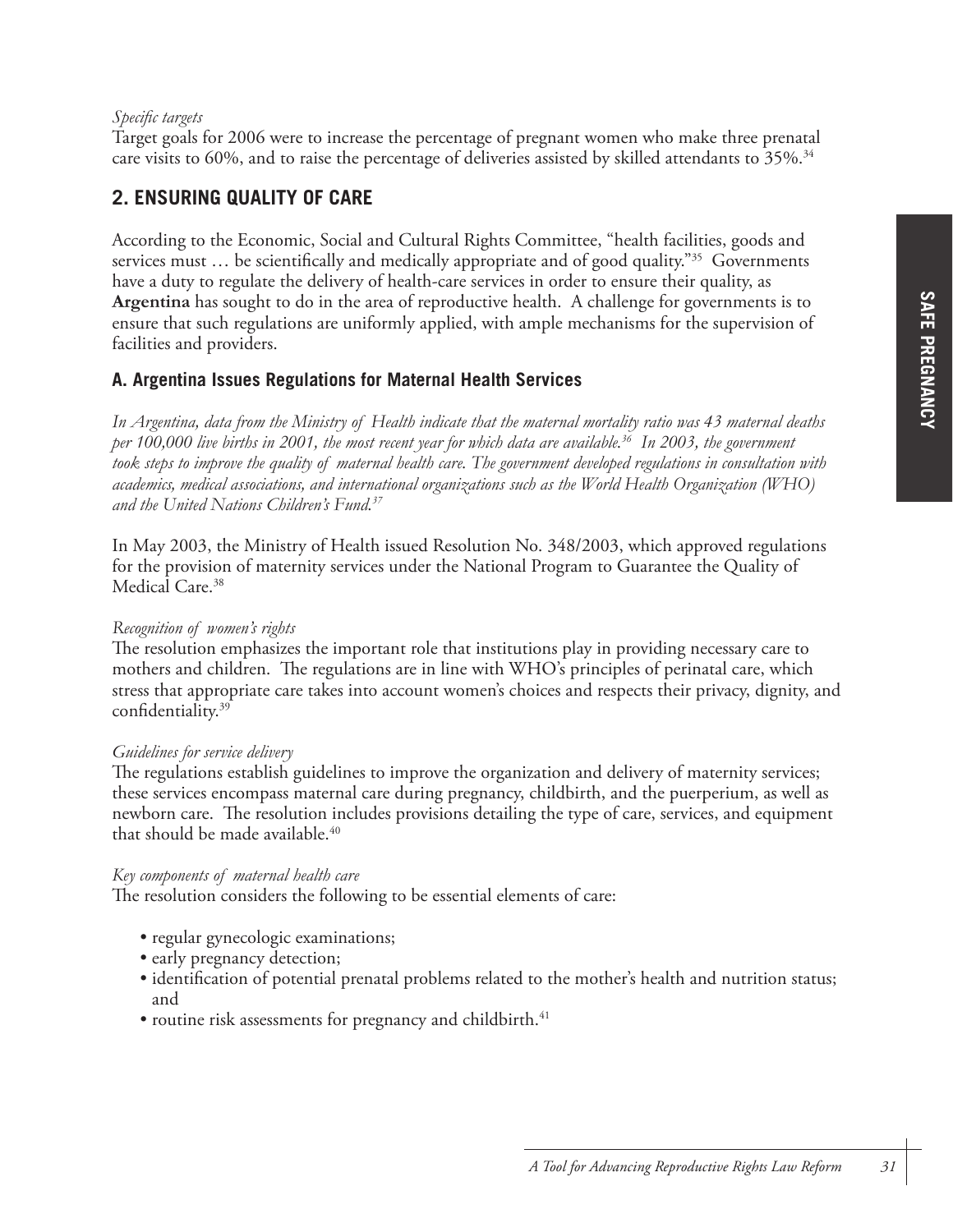# **CONCLUSION**

Legal recognition of a woman's right to safe pregnancy and childbirth is a crucial first step in improving the health of women of childbearing age worldwide. This recognition must be accompanied by concrete measures to ensure access to services and the quality of care. In addition, governments must take action to stop discriminatory and harmful practices that endanger women's health and lives during pregnancy and childbirth. Finally, governments must eliminate laws that limit access to family planning and safe abortion. Such measures endanger women by preventing them from spacing births and, in many cases, forcing them to resort to unsafe abortions.